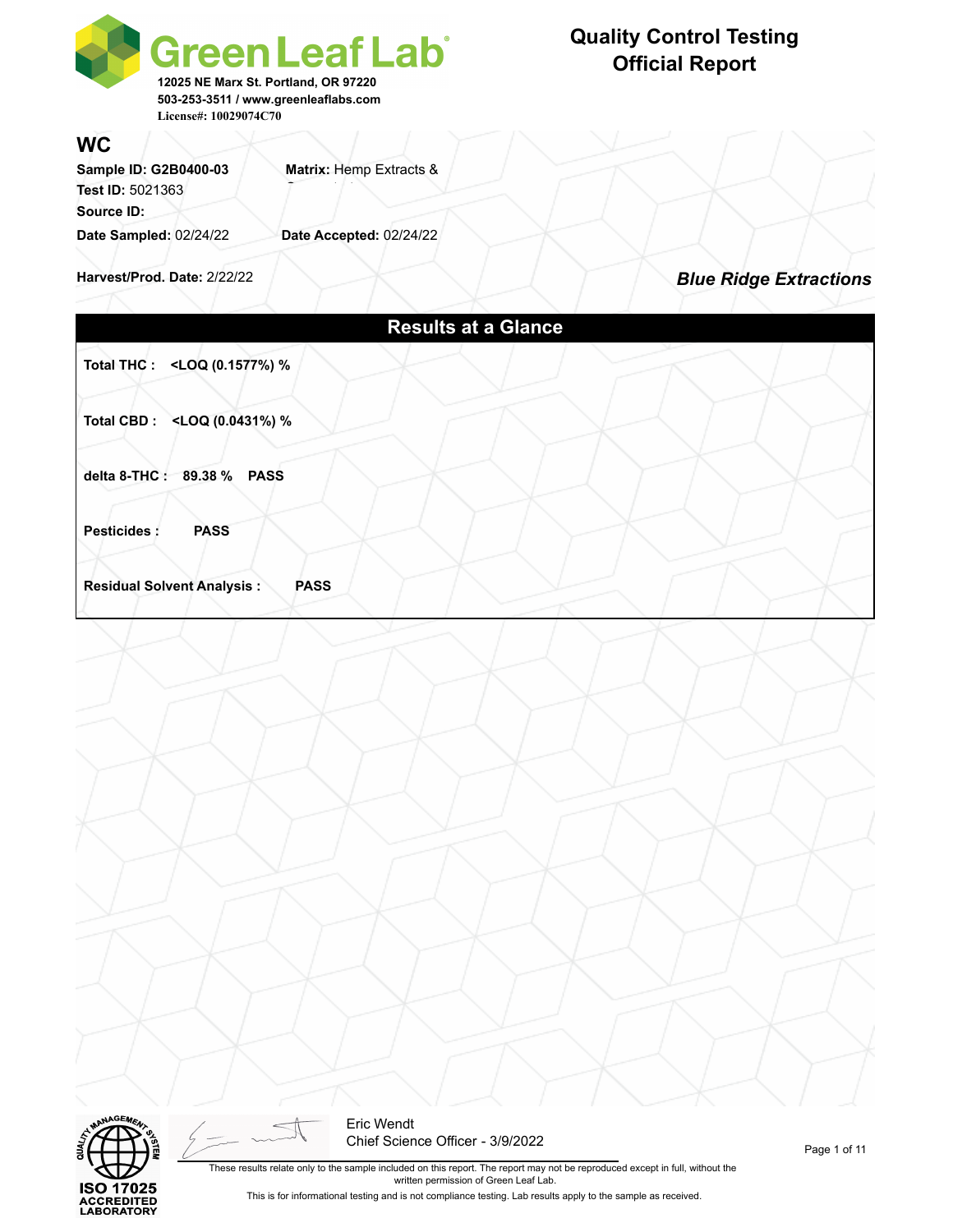

**WC**

| Sample ID: G2B0400-03   | Matrix: Hemp Extracts & |
|-------------------------|-------------------------|
| <b>Test ID: 5021363</b> |                         |
| Source ID:              |                         |
| Date Sampled: 02/24/22  | Date Accepted: 02/24/22 |
|                         |                         |

**Harvest/Prod. Date:** 2/22/22

### *Blue Ridge Extractions*

| Cannabinoids              | LOQ (%) | % by Wt. | mg/g    | <b>Cannabinoids Profile</b>       |
|---------------------------|---------|----------|---------|-----------------------------------|
| <b>Total THC</b>          | 0.1577  | $<$ LOQ  | $<$ LOQ |                                   |
| <b>Total CBD</b>          | 0.0431  | $<$ LOQ  | $<$ LOQ |                                   |
| <b>THCA</b>               | 0.0005  | $<$ LOQ  | $<$ LOQ | 2.4                               |
| delta 9-THC               | 0.0005  | $<$ LOQ  | $<$ LOQ |                                   |
| delta 8-THC               | 0.0934  | 89.38    | 893.8   |                                   |
| <b>THCV</b>               | 0.1052  | $<$ LOQ  | $<$ LOQ |                                   |
| <b>THCVA</b>              | 0.0392  | $<$ LOQ  | $<$ LOQ |                                   |
| <b>CBD</b>                | 0.0005  | $<$ LOQ  | $<$ LOQ |                                   |
| <b>CBDA</b>               | 0.0005  | $<$ LOQ  | $<$ LOQ |                                   |
| <b>CBDV</b>               | 0.1040  | $<$ LOQ  | $<$ LOQ | delta 8-THC<br>89.4<br>CBC<br>2.4 |
| <b>CBDVA</b>              | 0.0341  | $<$ LOQ  | $<$ LOQ | Total:<br>91.8                    |
| <b>CBN</b>                | 0.0622  | $<$ LOQ  | $<$ LOQ |                                   |
| <b>CBG</b>                | 0.0164  | $<$ LOQ  | $<$ LOQ |                                   |
| <b>CBGA</b>               | 0.0164  | $<$ LOQ  | $<$ LOQ | $89.4 -$                          |
| CBC                       | 0.0186  | 2.400    | 24      |                                   |
| <b>Total Cannabinoids</b> |         | 91.78    | 917.8   |                                   |

Total THC = delta  $9$ -THC + (THCA  $*$  0.877) Total CBD =  $CBD + (CBDA * 0.877)$ Total CBG = CBG +  $(CBGA * 0.878)$ LOQ=Limit of Quantification, the lowest measurable concentration of an analyte.



Eric Wendt Chief Science Officer - 3/9/2022

Page 2 of 11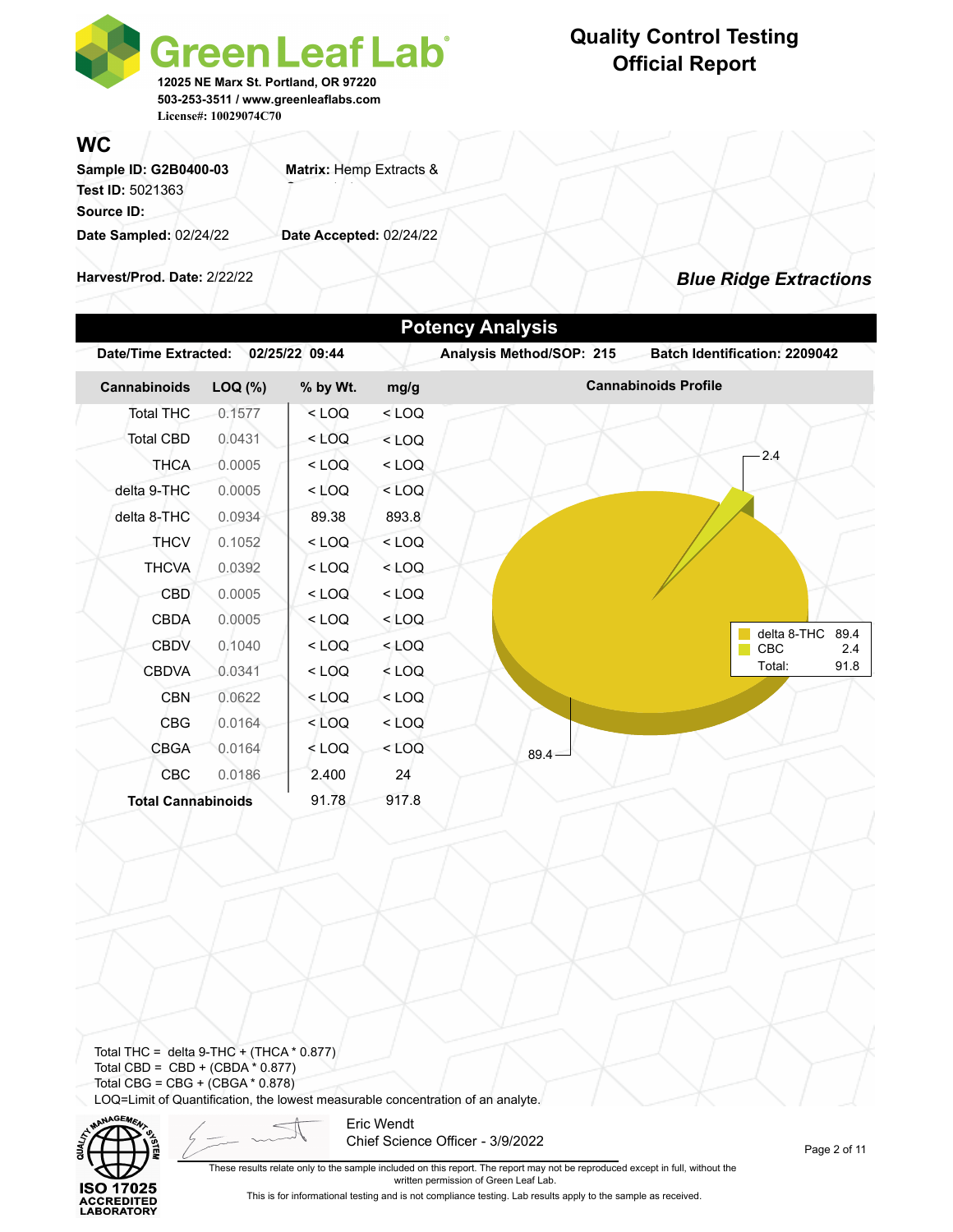

### **WC**

Sample ID: G2B0400-03 **Matrix: Hemp Extracts & Test ID: 5021363 Source ID: Date Sampled:** 02/24/22 **Date Accepted:** 02/24/22

**Harvest/Prod. Date:** 2/22/22

### *Blue Ridge Extractions*

### **Pesticide Analysis in ppm**

**Date/Time Extracted: 03/01/22 09:38 Analysis Method/SOP: 202**

| Analyte           | <b>Result</b> | <b>Action</b><br>Level | <b>LOD</b> | LOQ | <b>Units</b> | <b>Notes</b> | Analyte             | <b>Result</b> | <b>Action</b><br>Level | <b>LOD</b> | LOQ | <b>Units</b> | <b>Notes</b> |
|-------------------|---------------|------------------------|------------|-----|--------------|--------------|---------------------|---------------|------------------------|------------|-----|--------------|--------------|
| Abamectin         | $<$ LOQ       | 0.5                    |            | 0.1 | ppm          |              | Acephate            | $<$ LOQ       | 0.4                    |            | 0.1 | ppm          |              |
| Acequinocyl       | $<$ LOQ       | $\overline{2}$         |            | 0.5 | ppm          |              | Acetamiprid         | $<$ LOQ       | 0.2                    |            | 0.1 | ppm          |              |
| Aldicarb          | $<$ LOQ       | 0.4                    |            | 0.1 | ppm          |              | Azoxystrobin        | $<$ LOQ       | 0.2                    |            | 0.1 | ppm          |              |
| <b>Bifenazate</b> | $<$ LOQ       | 0.2                    |            | 0.1 | ppm          |              | Bifenthrin          | $<$ LOQ       | 0.2                    |            | 0.1 | ppm          |              |
| <b>Boscalid</b>   | $<$ LOQ       | 0.4                    |            | 0.1 | ppm          |              | Carbaryl            | $<$ LOQ       | 0.2                    |            | 0.1 | ppm          |              |
| Carbofuran        | $<$ LOQ       | 0.2                    |            | 0.1 | ppm          |              | Chlorantraniliprole | $<$ LOQ       | 0.2                    |            | 0.1 | ppm          |              |
| Chlorfenapyr      | $<$ LOQ       | $\mathbf{1}$           |            | 0.1 | ppm          |              | Chlorpyrifos        | $<$ LOQ       | 0.2                    |            | 0.1 | ppm          |              |
| Clofentezine      | $<$ LOQ       | 0.2                    |            | 0.1 | ppm          |              | Cyfluthrin          | $<$ LOQ       | 1                      |            | 0.5 | ppm          |              |
| Cypermethrin      | $<$ LOQ       | $\mathbf{1}$           |            | 0.5 | ppm          |              | Daminozide          | $<$ LOQ       | 1                      |            | 0.5 | ppm          |              |
| DDVP (Dichlorvos) | $<$ LOQ       | $\mathbf{1}$           |            | 0.1 | ppm          |              | Diazinon            | $<$ LOQ       | 0.2                    |            | 0.1 | ppm          |              |
| Dimethoate        | $<$ LOQ       | 0.2                    |            | 0.1 | ppm          |              | Ethoprophos         | $<$ LOQ       | 0.2                    |            | 0.1 | ppm          |              |
| Etofenprox        | $<$ LOQ       | 0.4                    |            | 0.1 | ppm          |              | Etoxazole           | $<$ LOQ       | 0.2                    |            | 0.1 | ppm          |              |
| Fenoxycarb        | $<$ LOQ       | 0.2                    |            | 0.1 | ppm          |              | Fenpyroximate       | $<$ LOQ       | 0.4                    |            | 0.1 | ppm          |              |
| Fipronil          | $<$ LOQ       | 0.4                    |            | 0.1 | ppm          |              | Flonicamid          | $<$ LOQ       | $\mathbf{1}$           |            | 0.1 | ppm          |              |
| Fludioxonil       | $<$ LOQ       | 0.4                    |            | 0.1 | ppm          |              | Hexythiazox         | $<$ LOQ       | $\mathbf{1}$           |            | 0.1 | ppm          |              |
| Imazalil          | $<$ LOQ       | 0.2                    |            | 0.1 | ppm          |              | Imidacloprid        | $<$ LOQ       | 0.4                    |            | 0.1 | ppm          |              |
| Kresoxim-methyl   | $<$ LOQ       | 0.4                    |            | 0.1 | ppm          |              | Malathion           | $<$ LOQ       | 0.2                    |            | 0.1 | ppm          |              |
| Metalaxyl         | $<$ LOQ       | 0.2                    |            | 0.1 | ppm          |              | Methiocarb          | $<$ LOQ       | 0.2                    |            | 0.1 | ppm          |              |
| Methomyl          | $<$ LOQ       | 0.4                    |            | 0.1 | ppm          |              | Methyl parathion    | $<$ LOQ       | 0.2                    |            | 0.1 | ppm          |              |
| <b>MGK-264</b>    | $<$ LOQ       | 0.2                    |            | 0.1 | ppm          |              | Myclobutanil        | $<$ LOQ       | 0.2                    |            | 0.1 | ppm          |              |
| Naled             | $<$ LOQ       | 0.5                    |            | 0.1 | ppm          |              | Oxamyl              | $<$ LOQ       | $\mathbf{1}$           |            | 0.1 | ppm          |              |
| Paclobutrazol     | $<$ LOQ       | 0.4                    |            | 0.1 | ppm          |              | Permethrins         | $<$ LOQ       | 0.2                    |            | 0.1 | ppm          |              |
| Phosmet           | $<$ LOQ       | 0.2                    |            | 0.1 | ppm          |              | Piperonyl butoxide  | $<$ LOQ       | $\overline{2}$         |            | 0.9 | ppm          |              |
| Prallethrin       | $<$ LOQ       | 0.2                    |            | 0.1 | ppm          |              | Propiconazole       | $<$ LOQ       | 0.4                    |            | 0.1 | ppm          |              |
| Propoxur          | $<$ LOQ       | 0.2                    |            | 0.1 | ppm          |              | Pyrethrins          | $<$ LOQ       | $\mathbf{1}$           |            | 0.5 | ppm          |              |
| Pyridaben         | $<$ LOQ       | 0.2                    |            | 0.1 | ppm          |              | Spinosad            | $<$ LOQ       | 0.2                    |            | 0.1 | ppm          |              |
| Spiromesifen      | $<$ LOQ       | 0.2                    |            | 0.1 | ppm          |              | Spirotetramat       | $<$ LOQ       | 0.2                    |            | 0.1 | ppm          |              |
| Spiroxamine       | $<$ LOQ       | 0.4                    |            | 0.1 | ppm          |              | Tebuconazole        | $<$ LOQ       | 0.4                    |            | 0.1 | ppm          |              |
| Thiacloprid       | $<$ LOQ       | 0.2                    |            | 0.1 | ppm          |              | Thiamethoxam        | $<$ LOQ       | 0.2                    |            | 0.1 | ppm          |              |
| Trifloxystrobin   | $<$ LOQ       | 0.2                    |            | 0.1 | ppm          |              |                     |               |                        |            |     |              |              |

ND - Compound not detected

Results above the Action Level fail state testing requirements and will be highlighted Red.



Eric Wendt Chief Science Officer - 3/9/2022

Page 3 of 11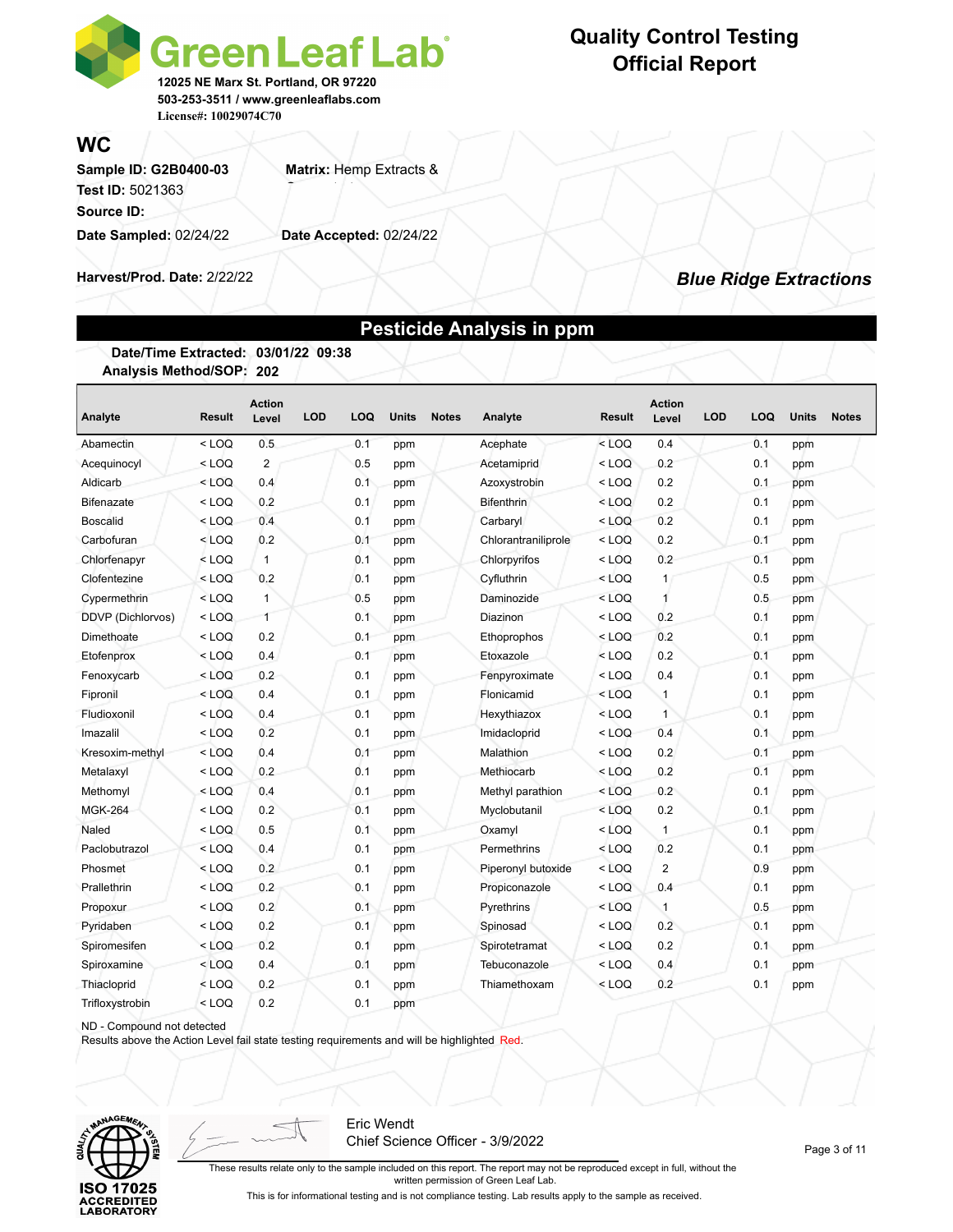

**WC**

Sample ID: G2B0400-03 **Matrix: Hemp Extracts & Test ID: 5021363 Source ID: Date Sampled:** 02/24/22 **Date Accepted:** 02/24/22

**Harvest/Prod. Date:** 2/22/22

### *Blue Ridge Extractions*

|                                                                                                                                         |               |                        |            |       |              | <b>Residual Solvents</b> |
|-----------------------------------------------------------------------------------------------------------------------------------------|---------------|------------------------|------------|-------|--------------|--------------------------|
| Date/Time Extracted: 03/02/22 10:31                                                                                                     |               |                        |            |       |              | Analysis Method/SOP: 205 |
| Analyte                                                                                                                                 | <b>Result</b> | <b>Action</b><br>Level | <b>LOD</b> | LOQ   | <b>Units</b> | <b>Notes</b>             |
| 1,4-Dioxane                                                                                                                             | $<$ LOQ       | 380                    |            | 50.00 | ppm          |                          |
| 2-Butanol                                                                                                                               | $<$ LOQ       | 5000                   |            | 1000  | ppm          |                          |
| 2-Ethoxyethanol                                                                                                                         | $<$ LOQ       | 160                    |            | 80.00 | ppm          |                          |
| 2-Propanol (IPA)                                                                                                                        | $<$ LOQ       | 5000                   |            | 1000  | ppm          |                          |
| Acetone                                                                                                                                 | $<$ LOQ       | 5000                   |            | 1000  | ppm          |                          |
| Acetonitrile                                                                                                                            | $<$ LOQ       | 410                    |            | 50.00 | ppm          |                          |
| Benzene                                                                                                                                 | $<$ LOQ       | $\overline{2}$         |            | 1.000 | ppm          |                          |
| <b>Butanes</b>                                                                                                                          | $<$ LOQ       | 5000                   |            | 1000  | ppm          |                          |
| Cumene                                                                                                                                  | $<$ LOQ       | 70                     |            | 35.00 | ppm          |                          |
| Cyclohexane                                                                                                                             | $<$ LOQ       | 3880                   |            | 50.00 | ppm          |                          |
| Dichloromethane                                                                                                                         | $<$ LOQ       | 600                    |            | 50.00 | ppm          |                          |
| Ethyl acetate                                                                                                                           | $<$ LOQ       | 5000                   |            | 1000  | ppm          |                          |
| Ethyl benzene                                                                                                                           | $<$ LOQ       | 2170                   |            | 35.00 | ppm          |                          |
| Ethyl ether                                                                                                                             | $<$ LOQ       | 5000                   |            | 1000  | ppm          |                          |
| Ethylene glycol                                                                                                                         | $<$ LOQ       | 620                    |            | 310.0 | ppm          |                          |
| Ethylene oxide                                                                                                                          | $<$ LOQ       | 50                     |            | 25.00 | ppm          |                          |
| Heptane                                                                                                                                 | $<$ LOQ       | 5000                   |            | 1000  | ppm          |                          |
| Hexanes                                                                                                                                 | $<$ LOQ       | 290                    |            | 50.00 | ppm          |                          |
| Isopropyl acetate                                                                                                                       | $<$ LOQ       | 5000                   |            | 1000  | ppm          |                          |
| Methanol                                                                                                                                | $<$ LOQ       | 3000                   |            | 1000  | ppm          |                          |
| Pentanes                                                                                                                                | $<$ LOQ       | 5000                   |            | 1000  | ppm          |                          |
| Propane                                                                                                                                 | $<$ LOQ       | 5000                   |            | 1000  | ppm          |                          |
| Tetrahydrofuran                                                                                                                         | $<$ LOQ       | 720                    |            | 50.00 | ppm          |                          |
| Toluene                                                                                                                                 | $<$ LOQ       | 890                    |            | 50.00 | ppm          |                          |
| Xylenes                                                                                                                                 | $<$ LOQ       | 2170                   |            | 50.00 | ppm          |                          |
| <loq -="" below="" limit="" of="" quantitation<="" results="" td="" the=""><td></td><td></td><td></td><td></td><td></td><td></td></loq> |               |                        |            |       |              |                          |

Results above the Action Level fail state testing requirements and will be highlighted Red.



Eric Wendt Chief Science Officer - 3/9/2022

Page 4 of 11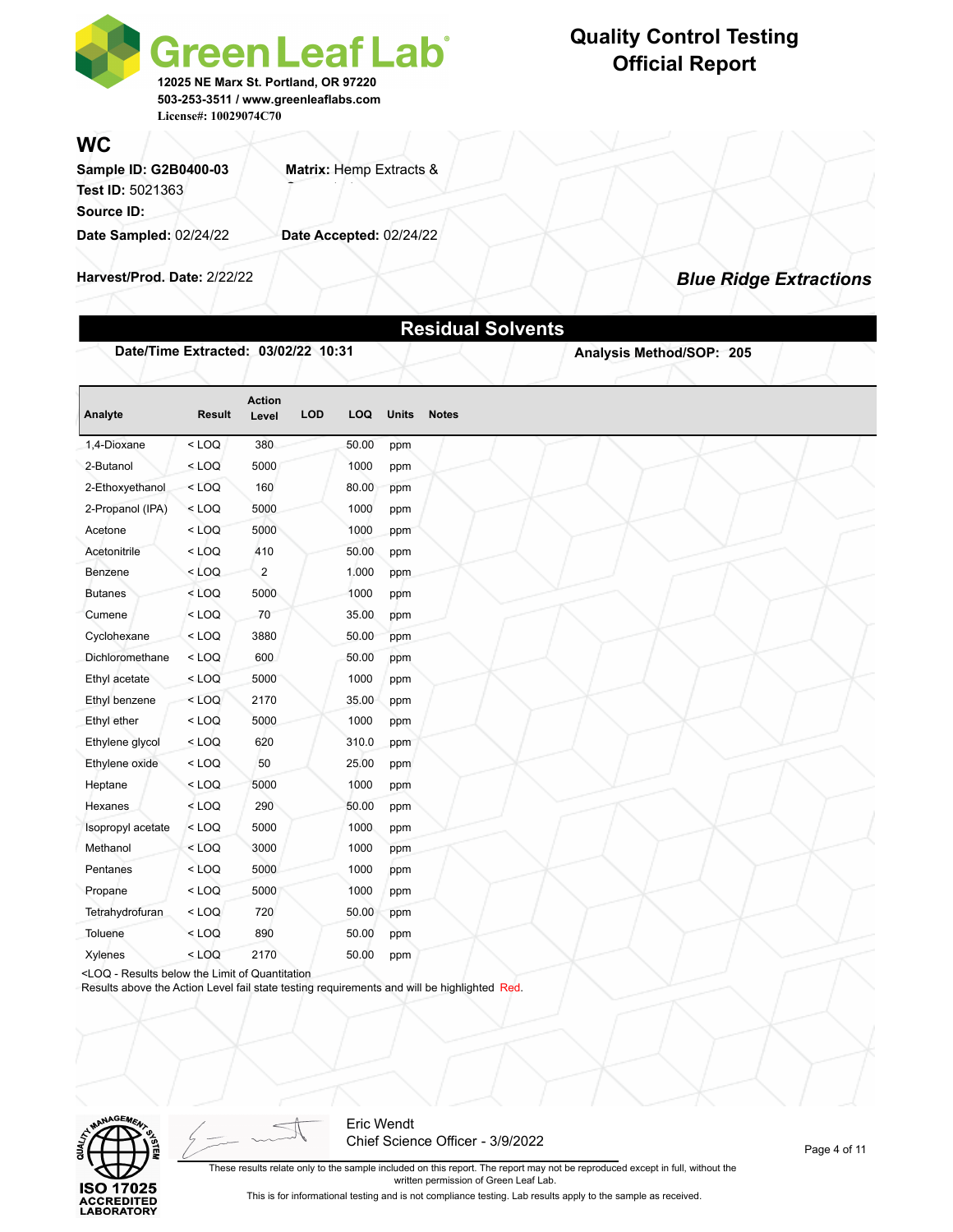

# **Quality Control Potency**

#### *Batch: 2209042 - 215-Concentrates*

| Blank(2209042-BLK1)     |         |        |       |                  |                  |                |              |
|-------------------------|---------|--------|-------|------------------|------------------|----------------|--------------|
| Analyte                 | Result  | LOQ.   | Units | %Recovery Limits | <b>Extracted</b> | Analyzed       | <b>Notes</b> |
| <b>THCA</b>             | $<$ LOQ | 0.0005 | %     |                  | 02/25/22 09:44   | 02/25/22 18:15 |              |
| delta 9-THC             | $<$ LOQ | 0.0005 | %     |                  | 02/25/22 09:44   | 02/25/22 18:15 |              |
| delta 8-THC             | $<$ LOQ | 0.0934 | %     |                  | 02/25/22 09:44   | 02/25/22 18:15 |              |
| <b>THCV</b>             | $<$ LOQ | 0.1052 | %     |                  | 02/25/22 09:44   | 02/25/22 18:15 |              |
| <b>THCVA</b>            | $<$ LOQ | 0.0392 | %     |                  | 02/25/22 09:44   | 02/25/22 18:15 |              |
| <b>CBD</b>              | $<$ LOQ | 0.0005 | %     |                  | 02/25/22 09:44   | 02/25/22 18:15 |              |
| <b>CBDA</b>             | $<$ LOQ | 0.0005 | %     |                  | 02/25/22 09:44   | 02/25/22 18:15 |              |
| <b>CBDV</b>             | $<$ LOQ | 0.1040 | %     |                  | 02/25/22 09:44   | 02/25/22 18:15 |              |
| <b>CBDVA</b>            | $<$ LOQ | 0.0341 | %     |                  | 02/25/22 09:44   | 02/25/22 18:15 |              |
| <b>CBN</b>              | $<$ LOQ | 0.0622 | %     |                  | 02/25/22 09:44   | 02/25/22 18:15 |              |
| <b>CBG</b>              | $<$ LOQ | 0.0164 | %     |                  | 02/25/22 09:44   | 02/25/22 18:15 |              |
| <b>CBGA</b>             | $<$ LOQ | 0.0164 | %     |                  | 02/25/22 09:44   | 02/25/22 18:15 |              |
| <b>CBC</b>              | $<$ LOQ | 0.0186 | %     |                  | 02/25/22 09:44   | 02/25/22 18:15 |              |
| Reference(2209042-SRM1) |         |        |       |                  |                  |                |              |

#### **Reference(2209042-SRM1)**

| Analyte     | % Recovery | LOQ    | Units | %Recovery Limits | <b>Extracted</b> | Analyzed       | <b>Notes</b> |
|-------------|------------|--------|-------|------------------|------------------|----------------|--------------|
| <b>THCA</b> | 111        | 0.0001 | %     | 80-120           | 02/25/22 09:44   | 02/25/22 18:38 |              |
| delta 9-THC | 110        | 0.0001 | %     | 80-120           | 02/25/22 09:44   | 02/25/22 18:38 |              |
| delta 8-THC | 111        | 0.0231 | %     | $0 - 200$        | 02/25/22 09:44   | 02/25/22 18:38 |              |
| CBD         | 107        | 0.0001 | %     | 80-120           | 02/25/22 09:44   | 02/25/22 18:38 |              |
| <b>CBDA</b> | 110        | 0.0001 | %     | 80-120           | 02/25/22 09:44   | 02/25/22 18:38 |              |

## **Pesticide Analysis**

#### *Batch: 2210014 - 202*

| Blank(2210014-BLK1) |         |      |       |                  |                  |                |              |  |  |  |
|---------------------|---------|------|-------|------------------|------------------|----------------|--------------|--|--|--|
| Analyte             | Result  | LOQ. | Units | %Recovery Limits | <b>Extracted</b> | Analyzed       | <b>Notes</b> |  |  |  |
| Abamectin           | $<$ LOQ | 0.1  | ppm   |                  | 03/01/22 09:38   | 03/01/22 20:27 |              |  |  |  |
| Acephate            | $<$ LOQ | 0.1  | ppm   |                  | 03/01/22 09:38   | 03/01/22 20:27 |              |  |  |  |
| Acequinocyl         | $<$ LOQ | 0.5  | ppm   |                  | 03/01/22 09:38   | 03/01/22 20:27 |              |  |  |  |
| Acetamiprid         | $<$ LOQ | 0.1  | ppm   |                  | 03/01/22 09:38   | 03/01/22 20:27 |              |  |  |  |
| Aldicarb            | $<$ LOQ | 0.1  | ppm   |                  | 03/01/22 09:38   | 03/01/22 20:27 |              |  |  |  |
| Azoxystrobin        | $<$ LOQ | 0.1  | ppm   |                  | 03/01/22 09:38   | 03/01/22 20:27 |              |  |  |  |
| <b>Bifenazate</b>   | $<$ LOQ | 0.1  | ppm   |                  | 03/01/22 09:38   | 03/01/22 20:27 |              |  |  |  |
| <b>Bifenthrin</b>   | $<$ LOQ | 0.1  | ppm   |                  | 03/01/22 09:38   | 03/01/22 20:27 |              |  |  |  |
| <b>Boscalid</b>     | $<$ LOQ | 0.1  | ppm   |                  | 03/01/22 09:38   | 03/01/22 15:39 |              |  |  |  |
| Carbaryl            | $<$ LOQ | 0.1  | ppm   |                  | 03/01/22 09:38   | 03/01/22 20:27 |              |  |  |  |
| Carbofuran          | $<$ LOQ | 0.1  | ppm   |                  | 03/01/22 09:38   | 03/01/22 20:27 |              |  |  |  |
| Chlorantraniliprole | $<$ LOQ | 0.1  | ppm   |                  | 03/01/22 09:38   | 03/01/22 20:27 |              |  |  |  |
| Chlorfenapyr        | $<$ LOQ | 0.1  | ppm   |                  | 03/01/22 09:38   | 03/01/22 15:39 |              |  |  |  |



Eric Wendt Chief Science Officer - 3/9/2022

These results relate only to the sample included on this report. The report may not be reproduced except in full, without the

written permission of Green Leaf Lab.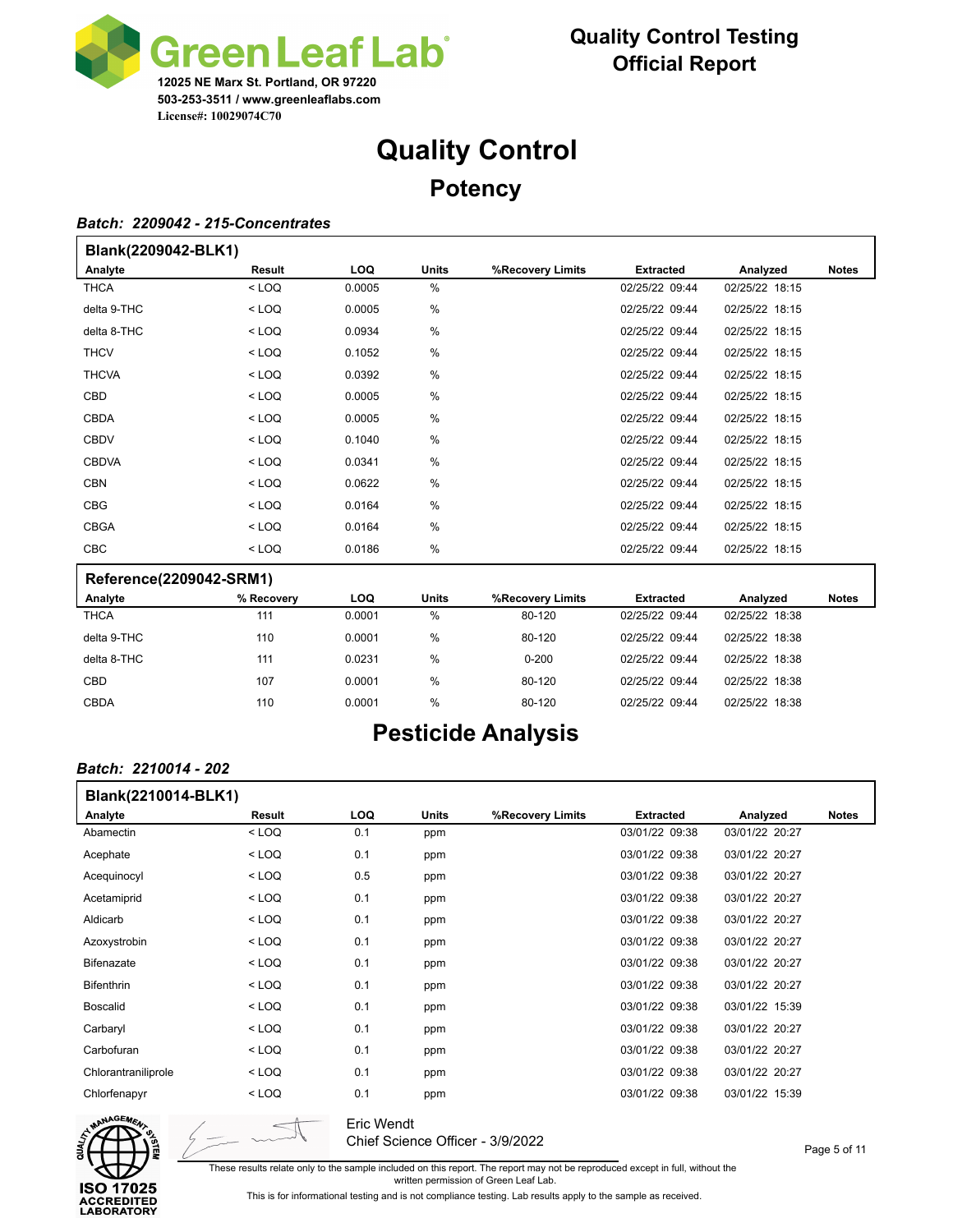

# **Quality Control Pesticide Analysis (Continued)**

#### *Batch: 2210014 - 202 (Continued)*

| Blank(2210014-BLK1) |                                                                                                             |     |       |                  |                  |                |              |
|---------------------|-------------------------------------------------------------------------------------------------------------|-----|-------|------------------|------------------|----------------|--------------|
| Analyte             | Result                                                                                                      | LOQ | Units | %Recovery Limits | <b>Extracted</b> | Analyzed       | <b>Notes</b> |
| Chlorpyrifos        | $<$ LOQ                                                                                                     | 0.1 | ppm   |                  | 03/01/22 09:38   | 03/01/22 20:27 |              |
| Clofentezine        | < LOQ                                                                                                       | 0.1 | ppm   |                  | 03/01/22 09:38   | 03/01/22 20:27 |              |
| Daminozide          | < LOQ                                                                                                       | 0.5 | ppm   |                  | 03/01/22 09:38   | 03/01/22 20:27 |              |
| Cyfluthrin          | < LOQ                                                                                                       | 0.5 | ppm   |                  | 03/01/22 09:38   | 03/01/22 15:39 |              |
| Diazinon            | < LOQ                                                                                                       | 0.1 | ppm   |                  | 03/01/22 09:38   | 03/01/22 20:27 |              |
| Cypermethrin        | < LOQ                                                                                                       | 0.5 | ppm   |                  | 03/01/22 09:38   | 03/01/22 15:39 |              |
| Dimethoate          | < LOQ                                                                                                       | 0.1 | ppm   |                  | 03/01/22 09:38   | 03/01/22 20:27 |              |
| Ethoprophos         | < LOQ                                                                                                       | 0.1 | ppm   |                  | 03/01/22 09:38   | 03/01/22 20:27 |              |
| Etofenprox          | < LOQ                                                                                                       | 0.1 | ppm   |                  | 03/01/22 09:38   | 03/01/22 20:27 |              |
| Etoxazole           | < LOQ                                                                                                       | 0.1 | ppm   |                  | 03/01/22 09:38   | 03/01/22 20:27 |              |
| Fenoxycarb          | < LOQ                                                                                                       | 0.1 | ppm   |                  | 03/01/22 09:38   | 03/01/22 20:27 |              |
| Fenpyroximate       | < LOQ                                                                                                       | 0.1 | ppm   |                  | 03/01/22 09:38   | 03/01/22 20:27 |              |
| Flonicamid          | < LOQ                                                                                                       | 0.1 | ppm   |                  | 03/01/22 09:38   | 03/01/22 20:27 |              |
| Hexythiazox         | < LOQ                                                                                                       | 0.1 | ppm   |                  | 03/01/22 09:38   | 03/01/22 20:27 |              |
| Imazalil            | < LOQ                                                                                                       | 0.1 | ppm   |                  | 03/01/22 09:38   | 03/01/22 20:27 |              |
| Fipronil            | < LOQ                                                                                                       | 0.1 | ppm   |                  | 03/01/22 09:38   | 03/01/22 15:39 |              |
| Imidacloprid        | < LOQ                                                                                                       | 0.1 | ppm   |                  | 03/01/22 09:38   | 03/01/22 20:27 |              |
| Fludioxonil         | < LOQ                                                                                                       | 0.1 | ppm   |                  | 03/01/22 09:38   | 03/01/22 15:39 |              |
| Metalaxyl           | < LOQ                                                                                                       | 0.1 | ppm   |                  | 03/01/22 09:38   | 03/01/22 20:27 |              |
| Methiocarb          | < LOQ                                                                                                       | 0.1 | ppm   |                  | 03/01/22 09:38   | 03/01/22 20:27 |              |
| Methomyl            | < LOQ                                                                                                       | 0.1 | ppm   |                  | 03/01/22 09:38   | 03/01/22 20:27 |              |
| Myclobutanil        | < LOQ                                                                                                       | 0.1 | ppm   |                  | 03/01/22 09:38   | 03/01/22 20:27 |              |
| Kresoxim-methyl     | < LOQ                                                                                                       | 0.1 | ppm   |                  | 03/01/22 09:38   | 03/01/22 15:39 |              |
| Naled               | < LOQ                                                                                                       | 0.1 | ppm   |                  | 03/01/22 09:38   | 03/01/22 20:27 |              |
| Malathion           | < LOQ                                                                                                       | 0.1 | ppm   |                  | 03/01/22 09:38   | 03/01/22 15:39 |              |
| Oxamyl              | < LOQ                                                                                                       | 0.1 | ppm   |                  | 03/01/22 09:38   | 03/01/22 20:27 |              |
| Paclobutrazol       | < LOQ                                                                                                       | 0.1 | ppm   |                  | 03/01/22 09:38   | 03/01/22 20:27 |              |
| Permethrins         | < LOQ                                                                                                       | 0.1 | ppm   |                  | 03/01/22 09:38   | 03/01/22 20:27 |              |
| Methyl parathion    | < LOQ                                                                                                       | 0.1 | ppm   |                  | 03/01/22 09:38   | 03/01/22 15:39 |              |
| <b>MGK-264</b>      | <loq< td=""><td>0.1</td><td>ppm</td><td></td><td>03/01/22 09:38</td><td>03/01/22 15:39</td><td></td></loq<> | 0.1 | ppm   |                  | 03/01/22 09:38   | 03/01/22 15:39 |              |
| Phosmet             | < LOQ                                                                                                       | 0.1 | ppm   |                  | 03/01/22 09:38   | 03/01/22 20:27 |              |
| Piperonyl butoxide  | < LOQ                                                                                                       | 0.9 | ppm   |                  | 03/01/22 09:38   | 03/01/22 20:27 |              |
| Prallethrin         | < LOQ                                                                                                       | 0.1 | ppm   |                  | 03/01/22 09:38   | 03/01/22 20:27 |              |
| Propoxur            | < LOQ                                                                                                       | 0.1 | ppm   |                  | 03/01/22 09:38   | 03/01/22 20:27 |              |
| Pyrethrins          | < LOQ                                                                                                       | 0.5 | ppm   |                  | 03/01/22 09:38   | 03/01/22 20:27 |              |
| Pyridaben           | < LOQ                                                                                                       | 0.1 | ppm   |                  | 03/01/22 09:38   | 03/01/22 20:27 |              |
| Propiconazole       | < LOQ                                                                                                       | 0.1 | ppm   |                  | 03/01/22 09:38   | 03/01/22 15:39 |              |
| Spinosad            | $<$ LOQ                                                                                                     | 0.1 | ppm   |                  | 03/01/22 09:38   | 03/01/22 20:27 |              |



Eric Wendt Chief Science Officer - 3/9/2022

These results relate only to the sample included on this report. The report may not be reproduced except in full, without the written permission of Green Leaf Lab.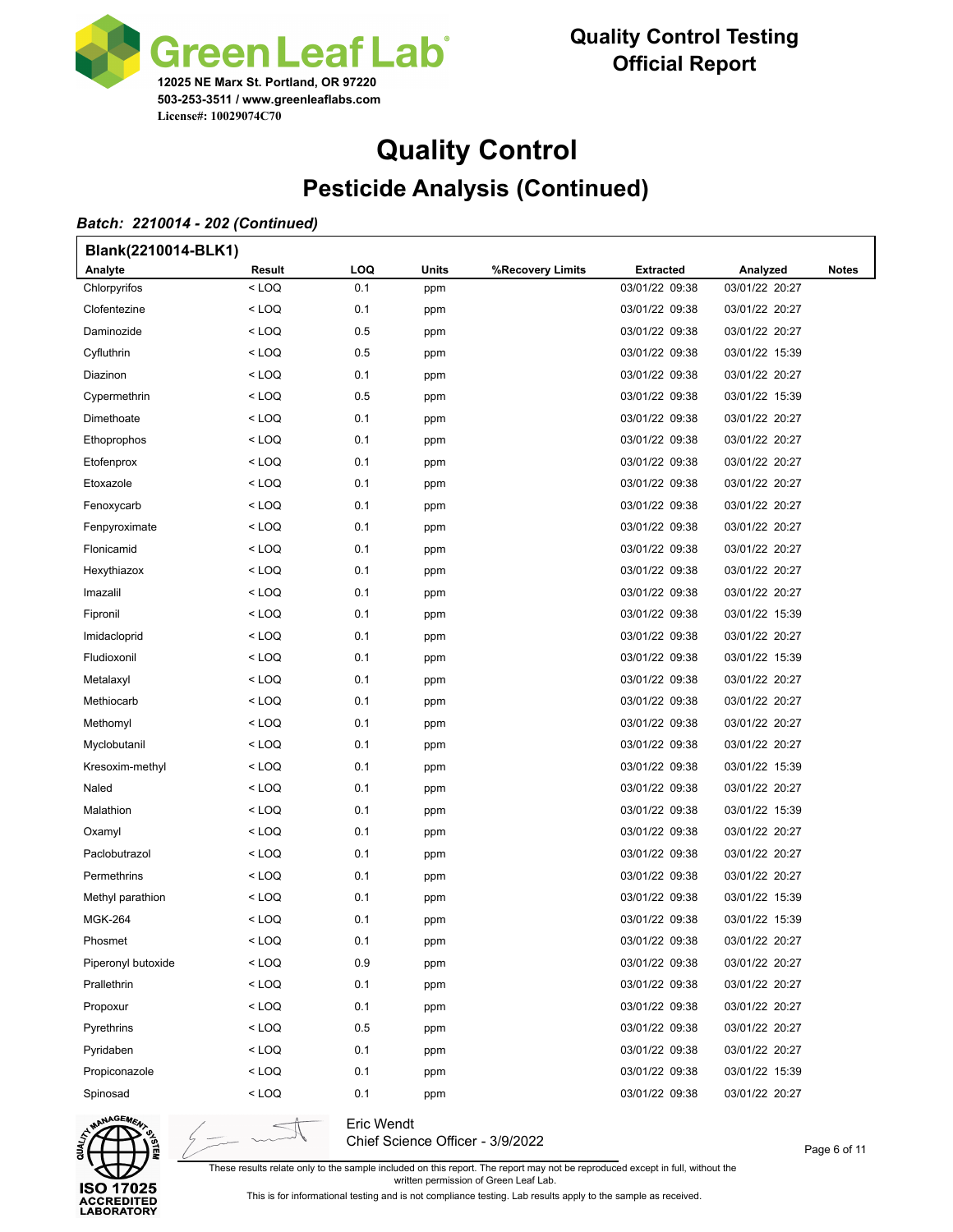

## **Quality Control Pesticide Analysis (Continued)**

### *Batch: 2210014 - 202 (Continued)*

| Blank(2210014-BLK1) |                                                                                                             |     |              |                  |                  |                |              |  |  |  |  |
|---------------------|-------------------------------------------------------------------------------------------------------------|-----|--------------|------------------|------------------|----------------|--------------|--|--|--|--|
| Analyte             | Result                                                                                                      | LOQ | Units        | %Recovery Limits | <b>Extracted</b> | Analyzed       | <b>Notes</b> |  |  |  |  |
| Spiromesifen        | $<$ LOQ                                                                                                     | 0.1 | ppm          |                  | 03/01/22 09:38   | 03/01/22 20:27 |              |  |  |  |  |
| Spirotetramat       | $<$ LOQ                                                                                                     | 0.1 | ppm          |                  | 03/01/22 09:38   | 03/01/22 20:27 |              |  |  |  |  |
| Spiroxamine         | < LOQ                                                                                                       | 0.1 | ppm          |                  | 03/01/22 09:38   | 03/01/22 20:27 |              |  |  |  |  |
| Tebuconazole        | < LOQ                                                                                                       | 0.1 | ppm          |                  | 03/01/22 09:38   | 03/01/22 20:27 |              |  |  |  |  |
| Thiacloprid         | < LOQ                                                                                                       | 0.1 | ppm          |                  | 03/01/22 09:38   | 03/01/22 20:27 |              |  |  |  |  |
| Thiamethoxam        | < LOQ                                                                                                       | 0.1 | ppm          |                  | 03/01/22 09:38   | 03/01/22 20:27 |              |  |  |  |  |
| Trifloxystrobin     | < LOQ                                                                                                       | 0.1 | ppm          |                  | 03/01/22 09:38   | 03/01/22 20:27 |              |  |  |  |  |
| DDVP (Dichlorvos)   | <loq< td=""><td>0.1</td><td>ppm</td><td></td><td>03/01/22 09:38</td><td>03/01/22 20:27</td><td></td></loq<> | 0.1 | ppm          |                  | 03/01/22 09:38   | 03/01/22 20:27 |              |  |  |  |  |
| LCS(2210014-BS1)    |                                                                                                             |     |              |                  |                  |                |              |  |  |  |  |
| Analyte             | % Recovery                                                                                                  | LOQ | <b>Units</b> | %Recovery Limits | <b>Extracted</b> | Analyzed       | <b>Notes</b> |  |  |  |  |
| Abamectin           | 99.8                                                                                                        | 0.1 | ppm          | 50-150           | 03/01/22 09:38   | 03/01/22 20:50 |              |  |  |  |  |
| Acephate            | 93.6                                                                                                        | 0.1 | ppm          | 60-120           | 03/01/22 09:38   | 03/01/22 20:50 |              |  |  |  |  |
| Acequinocyl         | 78.0                                                                                                        | 0.5 | ppm          | 40-160           | 03/01/22 09:38   | 03/01/22 20:50 |              |  |  |  |  |
| Acetamiprid         | 106                                                                                                         | 0.1 | ppm          | 60-120           | 03/01/22 09:38   | 03/01/22 20:50 |              |  |  |  |  |
| Aldicarb            | 109                                                                                                         | 0.1 | ppm          | 60-120           | 03/01/22 09:38   | 03/01/22 20:50 |              |  |  |  |  |
| Azoxystrobin        | 101                                                                                                         | 0.1 | ppm          | 60-120           | 03/01/22 09:38   | 03/01/22 20:50 |              |  |  |  |  |
| Bifenazate          | 98.3                                                                                                        | 0.1 | ppm          | 60-120           | 03/01/22 09:38   | 03/01/22 20:50 |              |  |  |  |  |
| Bifenthrin          | 102                                                                                                         | 0.1 | ppm          | 50-150           | 03/01/22 09:38   | 03/01/22 20:50 |              |  |  |  |  |
| <b>Boscalid</b>     | 77.0                                                                                                        | 0.1 | ppm          | 60-120           | 03/01/22 09:38   | 03/01/22 16:02 |              |  |  |  |  |
| Carbaryl            | 103                                                                                                         | 0.1 | ppm          | 60-120           | 03/01/22 09:38   | 03/01/22 20:50 |              |  |  |  |  |
| Carbofuran          | 105                                                                                                         | 0.1 | ppm          | 60-120           | 03/01/22 09:38   | 03/01/22 20:50 |              |  |  |  |  |
| Chlorantraniliprole | 159                                                                                                         | 0.1 | ppm          | 34-117           | 03/01/22 09:38   | 03/01/22 20:50 |              |  |  |  |  |
| Chlorfenapyr        | 110                                                                                                         | 0.1 | ppm          | 60-120           | 03/01/22 09:38   | 03/01/22 16:02 |              |  |  |  |  |
| Chlorpyrifos        | 90.6                                                                                                        | 0.1 | ppm          | 60-120           | 03/01/22 09:38   | 03/01/22 20:50 |              |  |  |  |  |
| Clofentezine        | 142                                                                                                         | 0.1 | ppm          | 10-100           | 03/01/22 09:38   | 03/01/22 20:50 | <b>BSH</b>   |  |  |  |  |
| Daminozide          | 449                                                                                                         | 0.5 | ppm          | 10-214           | 03/01/22 09:38   | 03/01/22 20:50 | <b>BSH</b>   |  |  |  |  |
| Cyfluthrin          | 86.7                                                                                                        | 0.5 | ppm          | 50-150           | 03/01/22 09:38   | 03/01/22 16:02 |              |  |  |  |  |
| Diazinon            | 99.8                                                                                                        | 0.1 | ppm          | 60-120           | 03/01/22 09:38   | 03/01/22 20:50 |              |  |  |  |  |
| Cypermethrin        | 123                                                                                                         | 0.5 | ppm          | 50-150           | 03/01/22 09:38   | 03/01/22 16:02 |              |  |  |  |  |
| Dimethoate          | 107                                                                                                         | 0.1 | ppm          | 60-120           | 03/01/22 09:38   | 03/01/22 20:50 |              |  |  |  |  |
| Ethoprophos         | 106                                                                                                         | 0.1 | ppm          | 60-120           | 03/01/22 09:38   | 03/01/22 20:50 |              |  |  |  |  |
| Etofenprox          | 96.1                                                                                                        | 0.1 | ppm          | 50-150           | 03/01/22 09:38   | 03/01/22 20:50 |              |  |  |  |  |
| Etoxazole           | 98.0                                                                                                        | 0.1 | ppm          | 60-120           | 03/01/22 09:38   | 03/01/22 20:50 |              |  |  |  |  |
| Fenoxycarb          | 106                                                                                                         | 0.1 | ppm          | 60-120           | 03/01/22 09:38   | 03/01/22 20:50 |              |  |  |  |  |
| Fenpyroximate       | 97.1                                                                                                        | 0.1 | ppm          | 60-120           | 03/01/22 09:38   | 03/01/22 20:50 |              |  |  |  |  |
| Flonicamid          | 135                                                                                                         | 0.1 | ppm          | 60-120           | 03/01/22 09:38   | 03/01/22 20:50 | <b>BSH</b>   |  |  |  |  |
| Hexythiazox         | 89.7                                                                                                        | 0.1 | ppm          | 60-120           | 03/01/22 09:38   | 03/01/22 20:50 |              |  |  |  |  |
| Imazalil            | 100                                                                                                         | 0.1 | ppm          | 60-120           | 03/01/22 09:38   | 03/01/22 20:50 |              |  |  |  |  |



Eric Wendt Chief Science Officer - 3/9/2022

Page 7 of 11

These results relate only to the sample included on this report. The report may not be reproduced except in full, without the

written permission of Green Leaf Lab.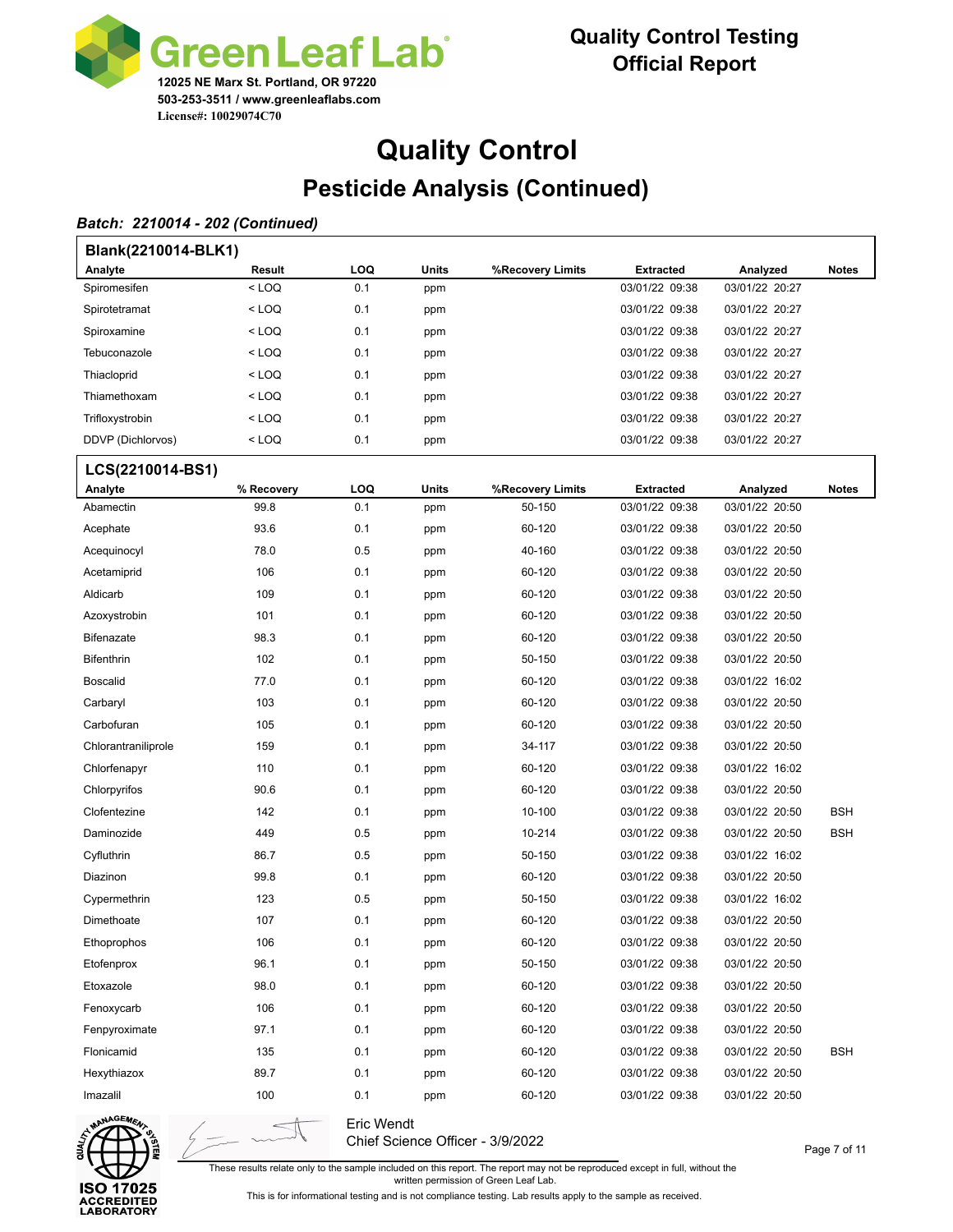

# **Quality Control Pesticide Analysis (Continued)**

#### *Batch: 2210014 - 202 (Continued)*

Г

| LCS(2210014-BS1)   |            |     |       |                  |                  |                |              |
|--------------------|------------|-----|-------|------------------|------------------|----------------|--------------|
| Analyte            | % Recovery | LOQ | Units | %Recovery Limits | <b>Extracted</b> | Analyzed       | <b>Notes</b> |
| Fipronil           | 95.3       | 0.1 | ppm   | 60-120           | 03/01/22 09:38   | 03/01/22 16:02 |              |
| Imidacloprid       | 122        | 0.1 | ppm   | 60-120           | 03/01/22 09:38   | 03/01/22 20:50 | <b>BSH</b>   |
| Fludioxonil        | 97.6       | 0.1 | ppm   | 50-150           | 03/01/22 09:38   | 03/01/22 16:02 |              |
| Metalaxyl          | 102        | 0.1 | ppm   | 60-120           | 03/01/22 09:38   | 03/01/22 20:50 |              |
| Methiocarb         | 103        | 0.1 | ppm   | 60-120           | 03/01/22 09:38   | 03/01/22 20:50 |              |
| Methomyl           | 105        | 0.1 | ppm   | 60-120           | 03/01/22 09:38   | 03/01/22 20:50 |              |
| Myclobutanil       | 112        | 0.1 | ppm   | 60-120           | 03/01/22 09:38   | 03/01/22 20:50 |              |
| Kresoxim-methyl    | 102        | 0.1 | ppm   | 60-120           | 03/01/22 09:38   | 03/01/22 16:02 |              |
| Naled              | 108        | 0.1 | ppm   | 50-150           | 03/01/22 09:38   | 03/01/22 20:50 |              |
| Malathion          | 103        | 0.1 | ppm   | 60-120           | 03/01/22 09:38   | 03/01/22 16:02 |              |
| Oxamyl             | 109        | 0.1 | ppm   | 60-120           | 03/01/22 09:38   | 03/01/22 20:50 |              |
| Paclobutrazol      | 112        | 0.1 | ppm   | 60-120           | 03/01/22 09:38   | 03/01/22 20:50 |              |
| Permethrins        | 97.3       | 0.1 | ppm   | 50-150           | 03/01/22 09:38   | 03/01/22 20:50 |              |
| Methyl parathion   | 119        | 0.1 | ppm   | 50-150           | 03/01/22 09:38   | 03/01/22 16:02 |              |
| <b>MGK-264</b>     | 95.7       | 0.1 | ppm   | 50-150           | 03/01/22 09:38   | 03/01/22 16:02 |              |
| Phosmet            | 109        | 0.1 | ppm   | 50-150           | 03/01/22 09:38   | 03/01/22 20:50 |              |
| Piperonyl butoxide | 68.7       | 0.9 | ppm   | 60-120           | 03/01/22 09:38   | 03/01/22 20:50 |              |
| Prallethrin        | 101        | 0.1 | ppm   | 60-120           | 03/01/22 09:38   | 03/01/22 20:50 |              |
| Propoxur           | 108        | 0.1 | ppm   | 60-120           | 03/01/22 09:38   | 03/01/22 20:50 |              |
| Pyrethrins         | 57.5       | 0.5 | ppm   | 10-198           | 03/01/22 09:38   | 03/01/22 20:50 |              |
| Pyridaben          | 97.5       | 0.1 | ppm   | 50-150           | 03/01/22 09:38   | 03/01/22 20:50 |              |
| Propiconazole      | 75.1       | 0.1 | ppm   | 60-120           | 03/01/22 09:38   | 03/01/22 16:02 |              |
| Spinosad           | 93.7       | 0.1 | ppm   | 50-150           | 03/01/22 09:38   | 03/01/22 20:50 |              |
| Spiromesifen       | 101        | 0.1 | ppm   | 60-120           | 03/01/22 09:38   | 03/01/22 20:50 |              |
| Spirotetramat      | 115        | 0.1 | ppm   | 60-120           | 03/01/22 09:38   | 03/01/22 20:50 |              |
| Spiroxamine        | 87.0       | 0.1 | ppm   | 60-120           | 03/01/22 09:38   | 03/01/22 20:50 |              |
| Tebuconazole       | 111        | 0.1 | ppm   | 60-120           | 03/01/22 09:38   | 03/01/22 20:50 |              |
| Thiacloprid        | 110        | 0.1 | ppm   | 60-120           | 03/01/22 09:38   | 03/01/22 20:50 |              |
| Thiamethoxam       | 112        | 0.1 | ppm   | 60-120           | 03/01/22 09:38   | 03/01/22 20:50 |              |
| Trifloxystrobin    | 103        | 0.1 | ppm   | 60-120           | 03/01/22 09:38   | 03/01/22 20:50 |              |
| DDVP (Dichlorvos)  | 109        | 0.1 | ppm   | 60-120           | 03/01/22 09:38   | 03/01/22 20:50 |              |
|                    |            |     |       |                  |                  |                |              |

## **Solvent Analysis**

#### *Batch: 2210027 - 205*

| Blank(2210027-BLK1)                                        |                                                |            |              |                                                                                                                                                                                                                                                                                         |                  |                |              |  |  |
|------------------------------------------------------------|------------------------------------------------|------------|--------------|-----------------------------------------------------------------------------------------------------------------------------------------------------------------------------------------------------------------------------------------------------------------------------------------|------------------|----------------|--------------|--|--|
| Analyte                                                    | Result                                         | <b>LOQ</b> | <b>Units</b> | %Recovery Limits                                                                                                                                                                                                                                                                        | <b>Extracted</b> | Analyzed       | <b>Notes</b> |  |  |
| Acetone                                                    | $<$ LOO                                        | 1000       | ppm          |                                                                                                                                                                                                                                                                                         | 03/02/22 10:31   | 03/02/22 19:20 |              |  |  |
| Acetonitrile                                               | $<$ LOQ                                        | 50.00      | ppm          |                                                                                                                                                                                                                                                                                         | 03/02/22 10:31   | 03/02/22 19:20 |              |  |  |
| MANAGEMEA                                                  | Eric Wendt<br>Chief Science Officer - 3/9/2022 |            |              |                                                                                                                                                                                                                                                                                         |                  |                |              |  |  |
| <b>ISO 17025</b><br><b>ACCREDITED</b><br><b>LABORATORY</b> |                                                |            |              | These results relate only to the sample included on this report. The report may not be reproduced except in full, without the<br>written permission of Green Leaf Lab.<br>This is for informational testing and is not compliance testing. Lab results apply to the sample as received. |                  |                |              |  |  |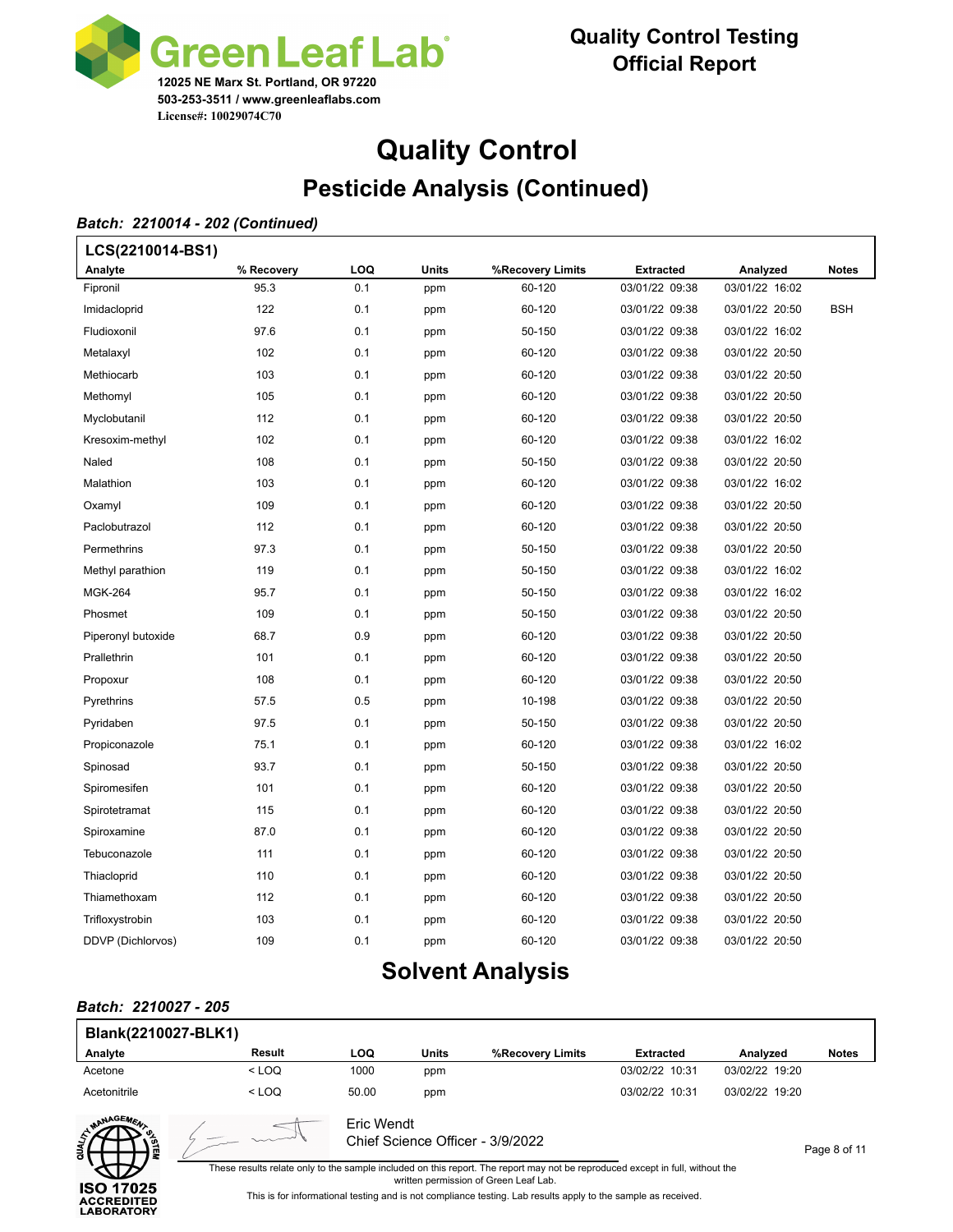

# **Quality Control Solvent Analysis (Continued)**

#### *Batch: 2210027 - 205 (Continued)*

| Blank(2210027-BLK1) |            |            |       |                  |                  |                |              |  |  |  |
|---------------------|------------|------------|-------|------------------|------------------|----------------|--------------|--|--|--|
| Analyte             | Result     | LOQ        | Units | %Recovery Limits | <b>Extracted</b> | Analyzed       | <b>Notes</b> |  |  |  |
| Benzene             | $<$ LOQ    | 1.000      | ppm   |                  | 03/02/22 10:31   | 03/03/22 08:56 |              |  |  |  |
| <b>Butanes</b>      | < LOQ      | 1000       | ppm   |                  | 03/02/22 10:31   | 03/02/22 19:20 |              |  |  |  |
| 2-Butanol           | < LOQ      | 1000       | ppm   |                  | 03/02/22 10:31   | 03/02/22 19:20 |              |  |  |  |
| Cumene              | < LOQ      | 35.00      | ppm   |                  | 03/02/22 10:31   | 03/02/22 19:20 |              |  |  |  |
| Cyclohexane         | < LOQ      | 50.00      | ppm   |                  | 03/02/22 10:31   | 03/02/22 19:20 |              |  |  |  |
| Dichloromethane     | < LOQ      | 50.00      | ppm   |                  | 03/02/22 10:31   | 03/02/22 19:20 |              |  |  |  |
| 1,4-Dioxane         | < LOQ      | 50.00      | ppm   |                  | 03/02/22 10:31   | 03/02/22 19:20 |              |  |  |  |
| 2-Ethoxyethanol     | < LOQ      | 80.00      | ppm   |                  | 03/02/22 10:31   | 03/02/22 19:20 |              |  |  |  |
| Ethyl acetate       | < LOQ      | 1000       | ppm   |                  | 03/02/22 10:31   | 03/02/22 19:20 |              |  |  |  |
| Ethyl benzene       | < LOQ      | 35.00      | ppm   |                  | 03/02/22 10:31   | 03/02/22 19:20 |              |  |  |  |
| Ethylene glycol     | < LOQ      | 310.0      | ppm   |                  | 03/02/22 10:31   | 03/02/22 19:20 |              |  |  |  |
| Ethylene oxide      | < LOQ      | 25.00      | ppm   |                  | 03/02/22 10:31   | 03/02/22 19:20 |              |  |  |  |
| Ethyl ether         | < LOQ      | 1000       | ppm   |                  | 03/02/22 10:31   | 03/02/22 19:20 |              |  |  |  |
| Heptane             | < LOQ      | 1000       | ppm   |                  | 03/02/22 10:31   | 03/02/22 19:20 |              |  |  |  |
| Hexanes             | < LOQ      | 50.00      | ppm   |                  | 03/02/22 10:31   | 03/02/22 19:20 |              |  |  |  |
| Isopropyl acetate   | < LOQ      | 1000       | ppm   |                  | 03/02/22 10:31   | 03/02/22 19:20 |              |  |  |  |
| Methanol            | < LOQ      | 1000       | ppm   |                  | 03/02/22 10:31   | 03/02/22 19:20 |              |  |  |  |
| Pentanes            | < LOQ      | 1000       | ppm   |                  | 03/02/22 10:31   | 03/02/22 19:20 |              |  |  |  |
| Propane             | < LOQ      | 1000       | ppm   |                  | 03/02/22 10:31   | 03/02/22 19:20 |              |  |  |  |
| 2-Propanol (IPA)    | < LOQ      | 1000       | ppm   |                  | 03/02/22 10:31   | 03/02/22 19:20 |              |  |  |  |
| Tetrahydrofuran     | < LOQ      | 50.00      | ppm   |                  | 03/02/22 10:31   | 03/02/22 19:20 |              |  |  |  |
| Toluene             | < LOQ      | 50.00      | ppm   |                  | 03/02/22 10:31   | 03/02/22 19:20 |              |  |  |  |
| Xylenes             | < LOQ      | 50.00      | ppm   |                  | 03/02/22 10:31   | 03/02/22 19:20 |              |  |  |  |
| LCS(2210027-BS1)    |            |            |       |                  |                  |                |              |  |  |  |
| <b>Analyte</b>      | % Recovery | <b>LOQ</b> | Units | %Recovery Limits | <b>Extracted</b> | Analyzed       | Notes        |  |  |  |
| Acetone             | 98.8       | 1000       | ppm   | 60-120           | 03/02/22 10:31   | 03/02/22 16:13 |              |  |  |  |
| Acetonitrile        | 98.3       | 50.00      | ppm   | 60-120           | 03/02/22 10:31   | 03/02/22 16:13 |              |  |  |  |
| Benzene             | 92.3       | 1.000      | ppm   | 60-120           | 03/02/22 10:31   | 03/02/22 16:13 |              |  |  |  |
| <b>Butanes</b>      | 103        | 1000       | ppm   | 60-120           | 03/02/22 10:31   | 03/02/22 16:13 |              |  |  |  |
| 2-Butanol           | 93.5       | 1000       | ppm   | 60-120           | 03/02/22 10:31   | 03/02/22 16:13 |              |  |  |  |
| Cumene              | 87.6       | 35.00      | ppm   | 60-120           | 03/02/22 10:31   | 03/02/22 16:13 |              |  |  |  |
| Cyclohexane         | 93.0       | 50.00      | ppm   | 60-120           | 03/02/22 10:31   | 03/02/22 16:13 |              |  |  |  |
| Dichloromethane     | 101        | 50.00      | ppm   | 60-120           | 03/02/22 10:31   | 03/02/22 16:13 |              |  |  |  |
| 1,4-Dioxane         | 89.3       | 50.00      | ppm   | 60-120           | 03/02/22 10:31   | 03/02/22 16:13 |              |  |  |  |
| 2-Ethoxyethanol     | 90.6       | 80.00      | ppm   | 60-120           | 03/02/22 10:31   | 03/02/22 16:13 |              |  |  |  |
| Ethyl acetate       | 96.2       | 1000       | ppm   | 60-120           | 03/02/22 10:31   | 03/02/22 16:13 |              |  |  |  |
| Ethyl benzene       | 86.4       | 35.00      | ppm   | 60-120           | 03/02/22 10:31   | 03/02/22 16:13 |              |  |  |  |
| Ethylene glycol     | 67.7       | 310.0      | ppm   | 60-120           | 03/02/22 10:31   | 03/02/22 16:13 | <b>BSL</b>   |  |  |  |
|                     |            |            |       |                  |                  |                |              |  |  |  |



Eric Wendt Chief Science Officer - 3/9/2022

These results relate only to the sample included on this report. The report may not be reproduced except in full, without the

written permission of Green Leaf Lab.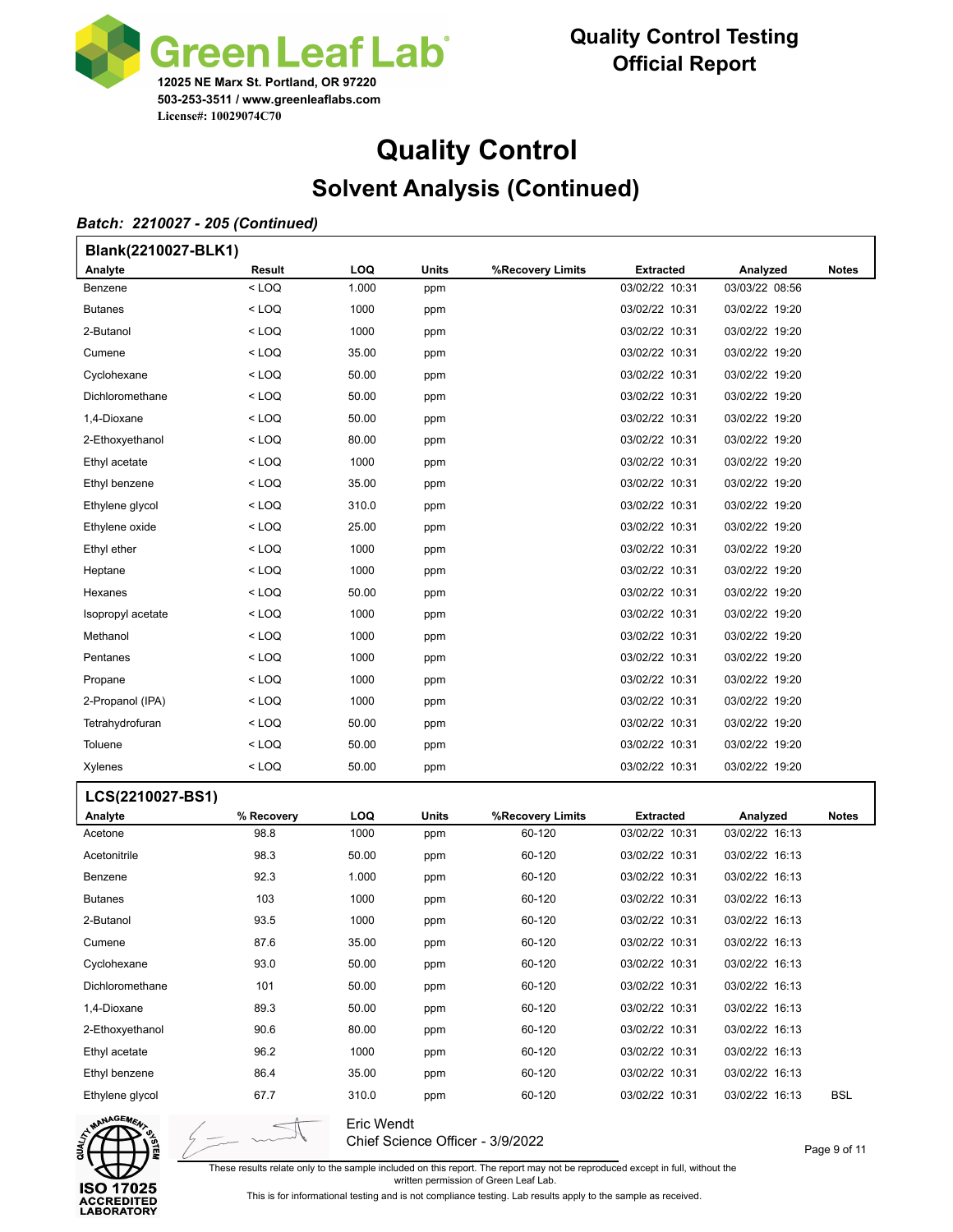

# **Quality Control Solvent Analysis (Continued)**

### *Batch: 2210027 - 205 (Continued)*

| LCS(2210027-BS1)  |            |            |       |                  |                  |                |              |
|-------------------|------------|------------|-------|------------------|------------------|----------------|--------------|
| Analyte           | % Recovery | <b>LOQ</b> | Units | %Recovery Limits | <b>Extracted</b> | Analyzed       | <b>Notes</b> |
| Ethylene oxide    | 60.0       | 25.00      | ppm   | 60-120           | 03/02/22 10:31   | 03/02/22 16:13 | <b>BSL</b>   |
| Ethyl ether       | 102        | 1000       | ppm   | 60-120           | 03/02/22 10:31   | 03/02/22 16:13 |              |
| Heptane           | 103        | 1000       | ppm   | 60-120           | 03/02/22 10:31   | 03/02/22 16:13 |              |
| Hexanes           | 94.7       | 50.00      | ppm   | 60-120           | 03/02/22 10:31   | 03/02/22 16:13 |              |
| Isopropyl acetate | 95.0       | 1000       | ppm   | 60-120           | 03/02/22 10:31   | 03/02/22 16:13 |              |
| Methanol          | 110        | 1000       | ppm   | 40-120           | 03/02/22 10:31   | 03/02/22 16:13 |              |
| Pentanes          | 104        | 1000       | ppm   | 60-120           | 03/02/22 10:31   | 03/02/22 16:13 |              |
| Propane           | 112        | 1000       | ppm   | 60-120           | 03/02/22 10:31   | 03/02/22 16:13 |              |
| 2-Propanol (IPA)  | 87.9       | 1000       | ppm   | 60-120           | 03/02/22 10:31   | 03/02/22 16:13 |              |
| Tetrahydrofuran   | 101        | 50.00      | ppm   | 60-120           | 03/02/22 10:31   | 03/02/22 16:13 |              |
| Toluene           | 88.1       | 50.00      | ppm   | 60-120           | 03/02/22 10:31   | 03/02/22 16:13 |              |





Eric Wendt Chief Science Officer - 3/9/2022